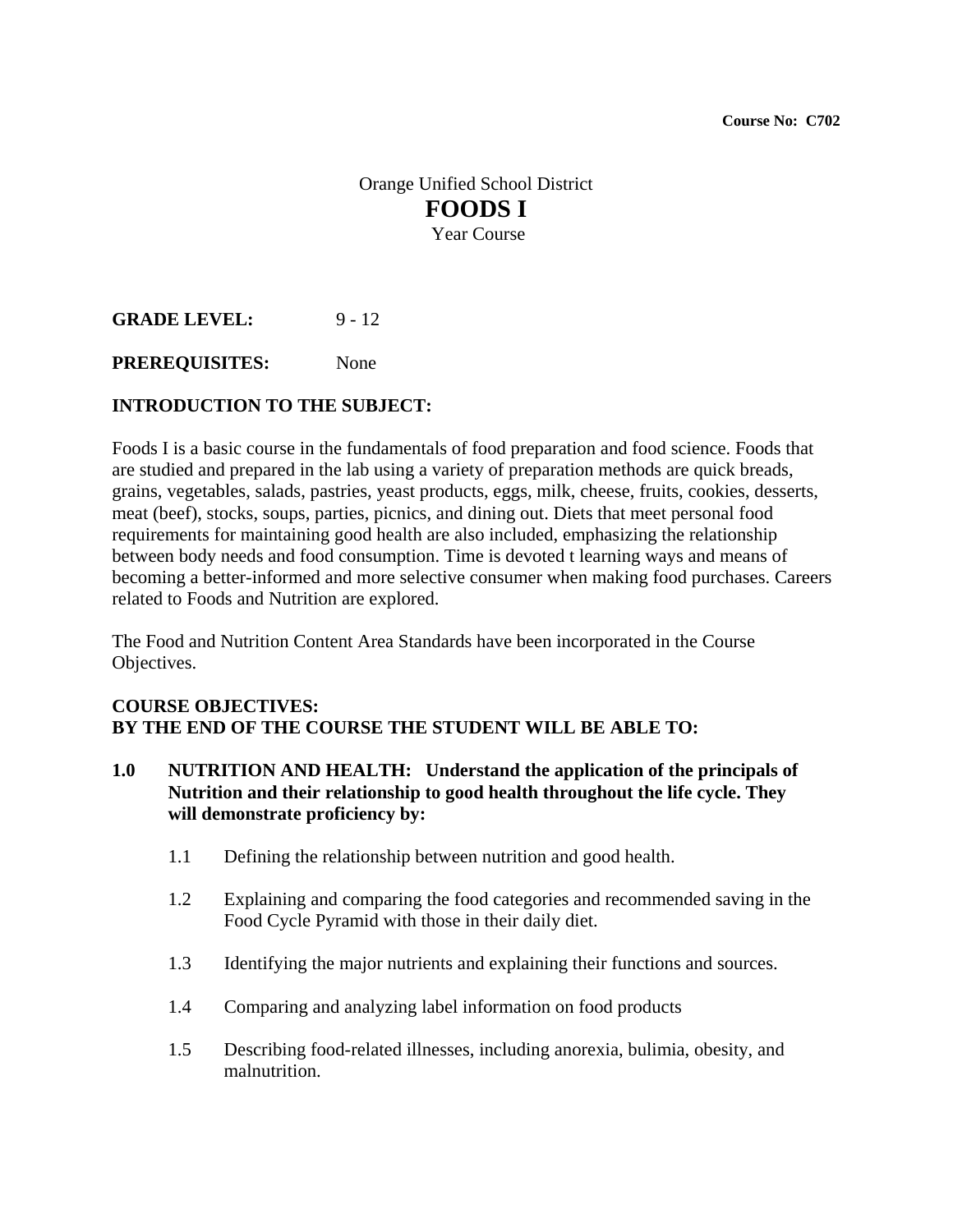- 1.6 Reviewing and reporting on current research that examines the effects of food additives, salt, sugar, fats, and complex carbohydrates.
- 1.7 Defining current nutritional terminology, such as natural, organic, reduced fat, and enriched.
- 1.8 Comparing and evaluating dietary programs and information that deal with weight control and nutrition.
- 1.9 Evaluation the influence of the media on nutrition and physical fitness.
- 1.10 Identifying and describing the services of public and private agencies that provide food and nutrition information and protection to consumers at the local, state, and national levels.

#### **2.0 FOOD SAFETY AND SANITATION: Understand the principles of maintaining food safety and sanitation. They will demonstrate proficiency by:**

- 2.1 Identifying organisms that cause food spoilage, sources of contamination, and conditions required for the growth of the organisms.
- 2.2 Identifying common types of food borne illnesses.
- 2.3 Employing sanitary practices before, during, and after food preparation and service.
- 2.4 Selecting proper techniques for storage and preparation of food.
- 2.5 Describing the agencies that determine food safety regulations.
- 2.6 Comparing the responsibilities of various governmental agencies concerned with food safety and nutrition.
- 2.7 Analyzing messages about food safety issues that consumers receive from the media.

#### **3.0 FACILITIES AND EQUIPMENT: Understand the selection, use, and care of safe and efficient facilities and equipment. They will demonstrate proficiency by:**

- 3.1 Identifying and minimizing safety hazards in the kitchen.
- 3.2 Identifying and selecting steps to be followed during emergencies related to accidents with food and equipment.
- 3.3 Listing special precautions to ensure safe kitchen environments for children and individuals with special needs.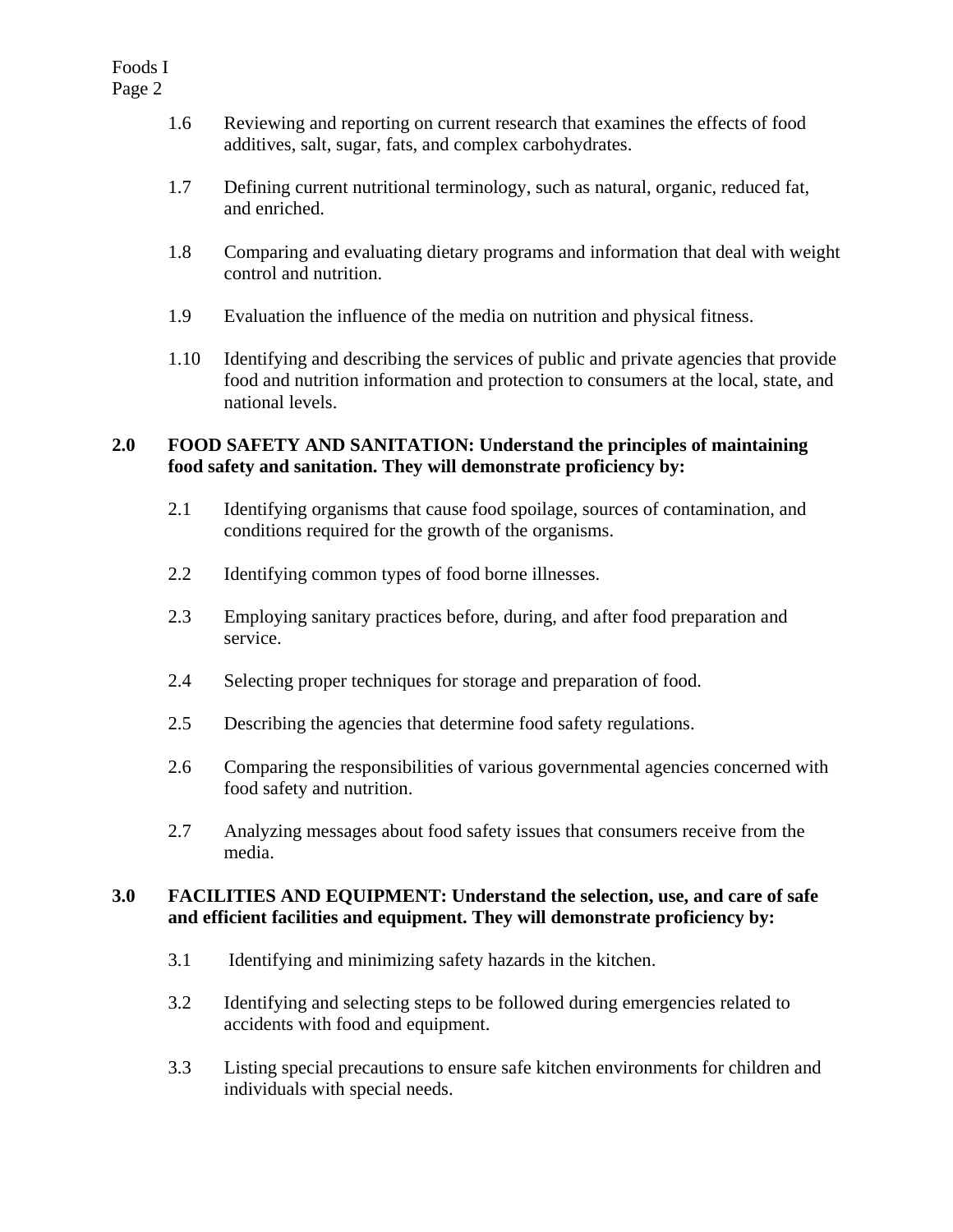- 3.4 Analyzing a variety of surfaces and materials used in kitchens and assessing their characteristics in terms of sanitation, safety, and maintenance.
- 3.5 Designing a kitchen plan that incorporates the principles of safety and efficiency, including the work triangle concept.
- 3.6 Describing food preparation equipment and appliances in terms of needs, want, cost, safety, efficiency, use, and care.
- 3.7 Applying appropriate practices when using, maintaining, and storing food preparation equipment and appliances.
- 3.8 Comparing the characteristics of similar equipment in terms of time, cost, storage, size, maintenance, safety, and efficiency.
- 3.9 Using a variety of appliances, equipment, and techniques to prepare food and meals.
- 3.10 Developing a list of the most essential equipment and appliances for individuals and families on limited budgets and with limited food preparation facilities.

#### **4.0 MEAL MANAGEMENT: Understand the principles of food purchasing and meal management. They will demonstrate proficiency by:**

- 4.1 Identifying ways to manage time, energy, and resources when planning and preparing meals.
- 4.2 Using the management techniques for conserving time, energy, and resources when planning and preparing foods or meals.
- 4.3 Using consumer skills to save money when selecting foods.
- 4.4 Applying decision-making skills for purchasing food.
- 4.5 Comparing information on food labels to compute unit cost, serving sizes, and amounts needed.
- 4.6 Comparing the advantages and disadvantages of using commercially prepared and convenience food products with those of using home-prepared food in terms of cost, quality, nutritional value, time, and energy.
- 4.7 Comparing information about fresh and processed food in terms of storage, safety, use, cost, and nutritional value.
- 4.8 Using consumer skills in selecting food that include comparing and selecting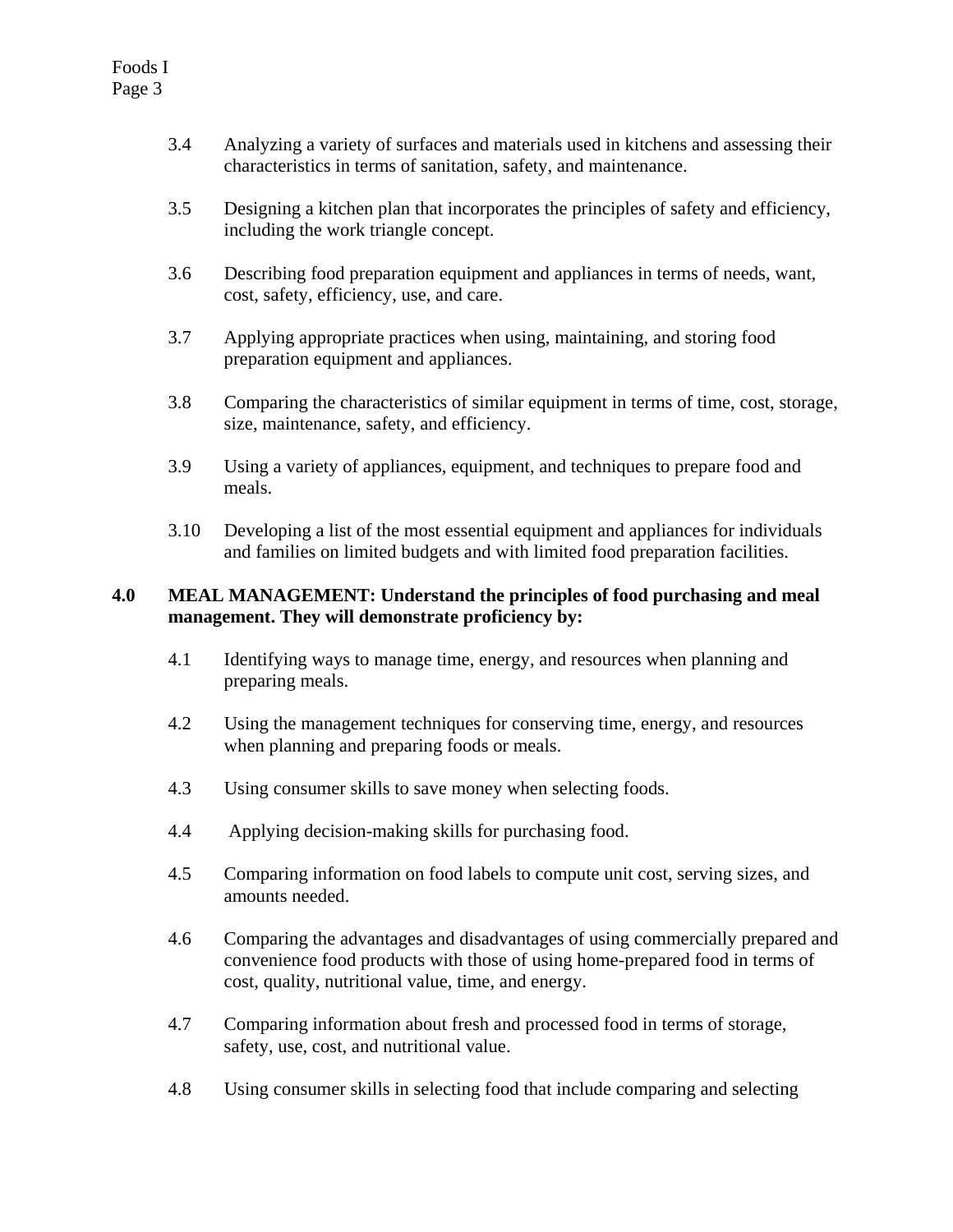quality, unit prices, products, expiration dates, and brands.

- 4.9 Identifying and comparing local food source outlets for cost, convenience, services, and variety of selections.
- 4.10 Summarizing the advantages and disadvantages of preparing meals at home and dining out.
- 4.11 Comparing meals and computing meal costs for time, money, resources, nutritional quality, and satisfaction for various lifestyles and different stages of the life cycle.

### **5.0 FOOD PREPARATION: Understand the principles of food preparation. They will demonstrate proficiency by:**

- 5.1 Using appropriate equipment and techniques for dry and liquid measurements.
- 5.2 Converting volume and weight measurements to increase and decrease yields of recipes.
- 5.3 Interpreting a standardized recipe to prepare a food product.
- 5.4 Defining food preparation terminology used in the preparation of a variety of food products.
- 5.5 Describing the properties and functions of ingredients used to prepare foods.
- 5.6 Applying food preparation techniques that preserve nutrients and enhance the flavor and appearance of food.
- 5.7 Identifying food preparation techniques that can affect health.
- 5.8 Defining and demonstrating food preparation techniques and skills.
- 5.9 Applying basic concepts of food preparation and nutrition by planning, preparing, and serving aesthetically pleasing and nutritious meals.
- 5.10 Selecting appropriate food ingredients as substitutions in standardized recipes.
- 5.11 Investigating and describing current trends in food preparation.

#### **6.0 MEAL SERVICE AND ETIQUETTE: Understand the styles of meal service and commonly accepted etiquette practices. They will demonstrate content proficiency by:**

6.1 Practicing basic table-setting techniques.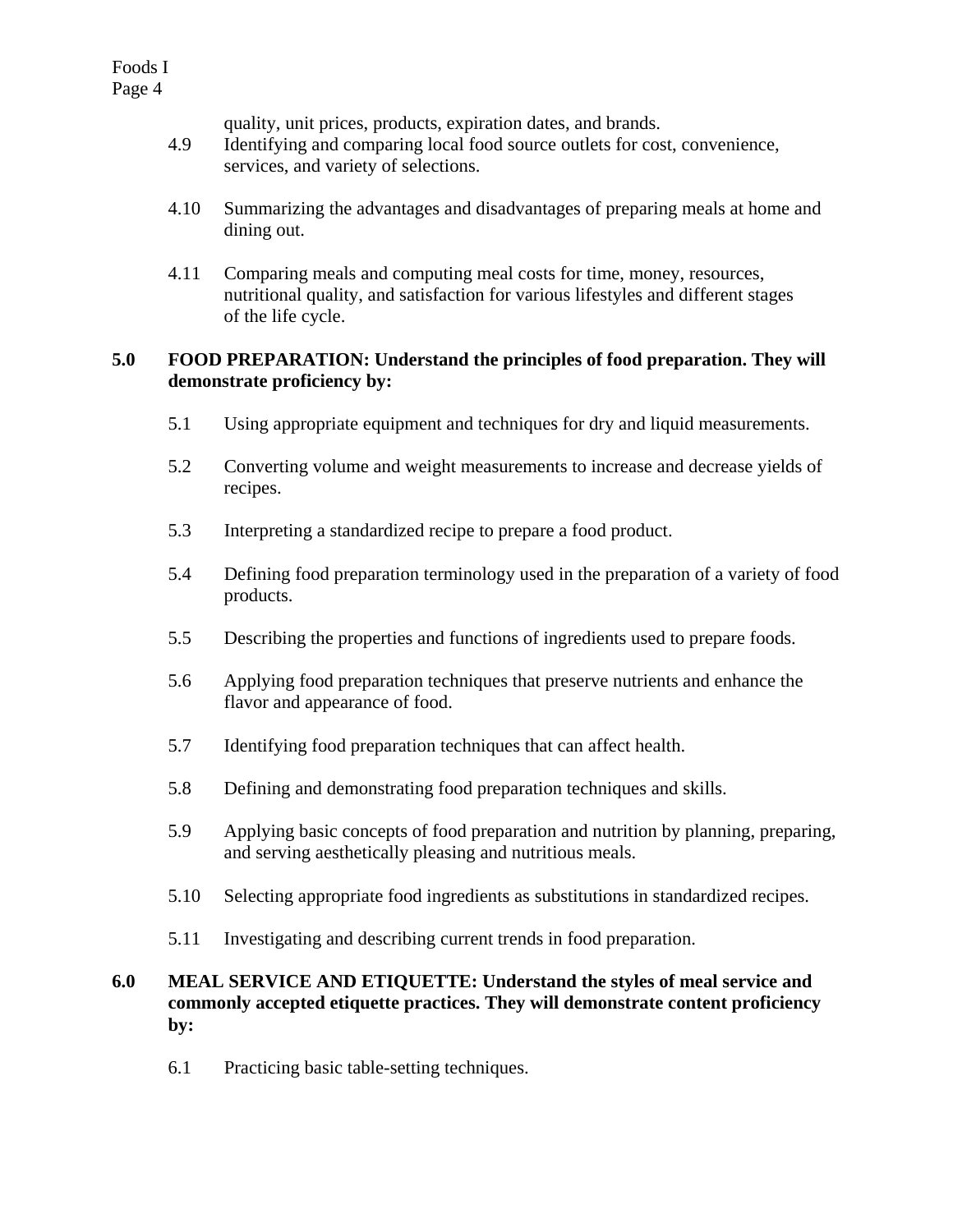- 6.2 Practicing table manners and etiquette as commonly accepted in the United States.
- 6.3 Describing and practicing table settings for various occasions.
- 6.4 Describing and practicing a variety of meal service styles.

#### **7.0 THE SCIENCE OF FOOD AND NUTRITION: Understand the principles of science related to food preparation and nutrition. They will demonstrate proficiency by:**

- 7.1 Defining nutrients and nutrient density.
- 7.2 Applying the basic principles of science to food preparation.
- 7.3 Analyzing and comparing the nutrient composition of a variety of foods and recipes.

#### **8.0 FOOD PRODUCTION AND TECHNOLOGY: Understand food production, processing, distribution methods, and the relationship of those techniques to the consumer food supply. They will demonstrate proficiency by:**

8.1 Describing and comparing different methods of preserving foods, including freezing, drying, canning, dehydration, and using cold storage.

#### **9.0 CAREERS RELATED TO FOOD SERVICE, FOOD SCIENCE, DIETETICS, AND NUTRITION: Understand careers related to food service, food science, dietetics, and nutrition. They will demonstrate content proficiency by:**

- 9.1 Identifying characteristics of effective food service, food science, dietetics, and nutrition professionals.
- 9.2 Comparing personal interest, aptitudes, and abilities with those required in food service, food science, dietetics, and nutrition careers.
- 9.3 Evaluating career options related to food service, food science, dietetics, and nutrition, including labor market projections, educational requirements, job responsibilities, salary, benefits, employers' expectations, and working environment.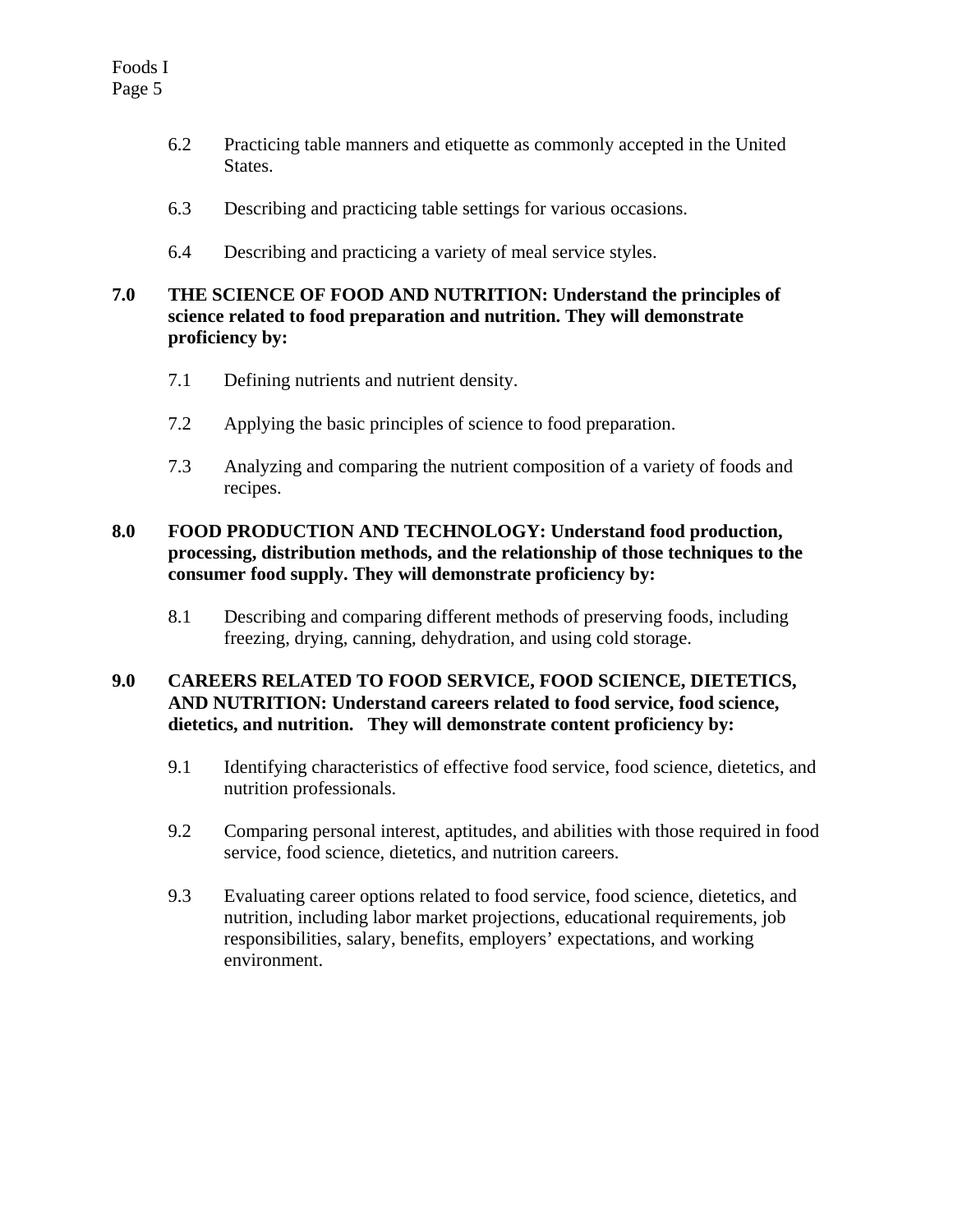#### **COURSE OVERVIEW AND APPROXIMATE UNIT TIME ALLOTMENTS:**

| <b>FIRST SEMESTER</b> |                                         |                                                                     | <b>WEEKS</b> |
|-----------------------|-----------------------------------------|---------------------------------------------------------------------|--------------|
| I.                    | Lab Orientation                         |                                                                     | $1-2$        |
|                       | A.                                      | Personal and kitchen cleanliness                                    |              |
|                       | <b>B.</b>                               | Proper food storage                                                 |              |
|                       | C.                                      | Operation and care of kitchen utensils, equipment and appliances    |              |
|                       | D.                                      | Using a recipe                                                      |              |
|                       | E.                                      | Measurements and equivalents                                        |              |
|                       |                                         | F. Kitchen safety                                                   |              |
|                       | G.                                      | Lab procedures                                                      |              |
|                       | H.                                      | Table setting and etiquette                                         |              |
| П.                    | <b>Healthy Food Choices</b>             |                                                                     | $2 - 3$      |
|                       | А.                                      | Definition of good nutrition                                        |              |
|                       | B.                                      | <b>Recommended Daily Allowances</b>                                 |              |
|                       | C.                                      | <b>Dietary Guidelines for Americans</b>                             |              |
|                       | D.                                      | Food Guide Pyramid                                                  |              |
|                       | Е.                                      | Shopping for food, preparing food, and eating out                   |              |
|                       |                                         | using the dietary guidelines                                        |              |
| Ш.                    | <b>Quick Breads and Grains</b><br>$3-4$ |                                                                     |              |
|                       | A.                                      | Kinds of quick breads                                               |              |
|                       | B.                                      | Ingredients in quick breads and function of each                    |              |
|                       | $C_{\cdot}$                             | Reaction speed of chemical                                          |              |
|                       | D.                                      | Principals of quick bread preparation techniques                    |              |
|                       |                                         | (muffin method vs. biscuit method)                                  |              |
|                       | Ε.                                      | Effect of gluten development of muffins                             |              |
|                       | F.                                      | Comparison of standard recipes vs. mixes in quick bread preparation |              |
|                       | G.                                      | Nutritive value of quick breads                                     |              |
|                       | H.                                      | Methods of storing quick breads                                     |              |
|                       | I.                                      | Preparation and serving of quick breads in the foods laboratory     |              |
|                       |                                         | using the principals of quick bread preparation                     |              |
|                       | J.                                      | Assessment criteria for quick breads                                |              |
|                       | K.                                      | Kinds of grain products                                             |              |
|                       | L.                                      | Steps in preparation techniques for grain products                  |              |
|                       | M.                                      | Comparison of microwave and conventional methods                    |              |
|                       |                                         | of cooking grain products                                           |              |
|                       | N.                                      | Nutritive value of various grains                                   |              |
|                       | O.                                      | Methods of storing grains                                           |              |
|                       | Ρ.                                      | Cost comparison of pasta, rice, and grains                          |              |
|                       | Q.                                      | Preparation and serving of grains in the foods laboratory using     |              |
|                       |                                         | the principals of pasta, rice, and grain preparation techniques     |              |
|                       | R.                                      | Assessment criteria of pasta, rice, and other grains                |              |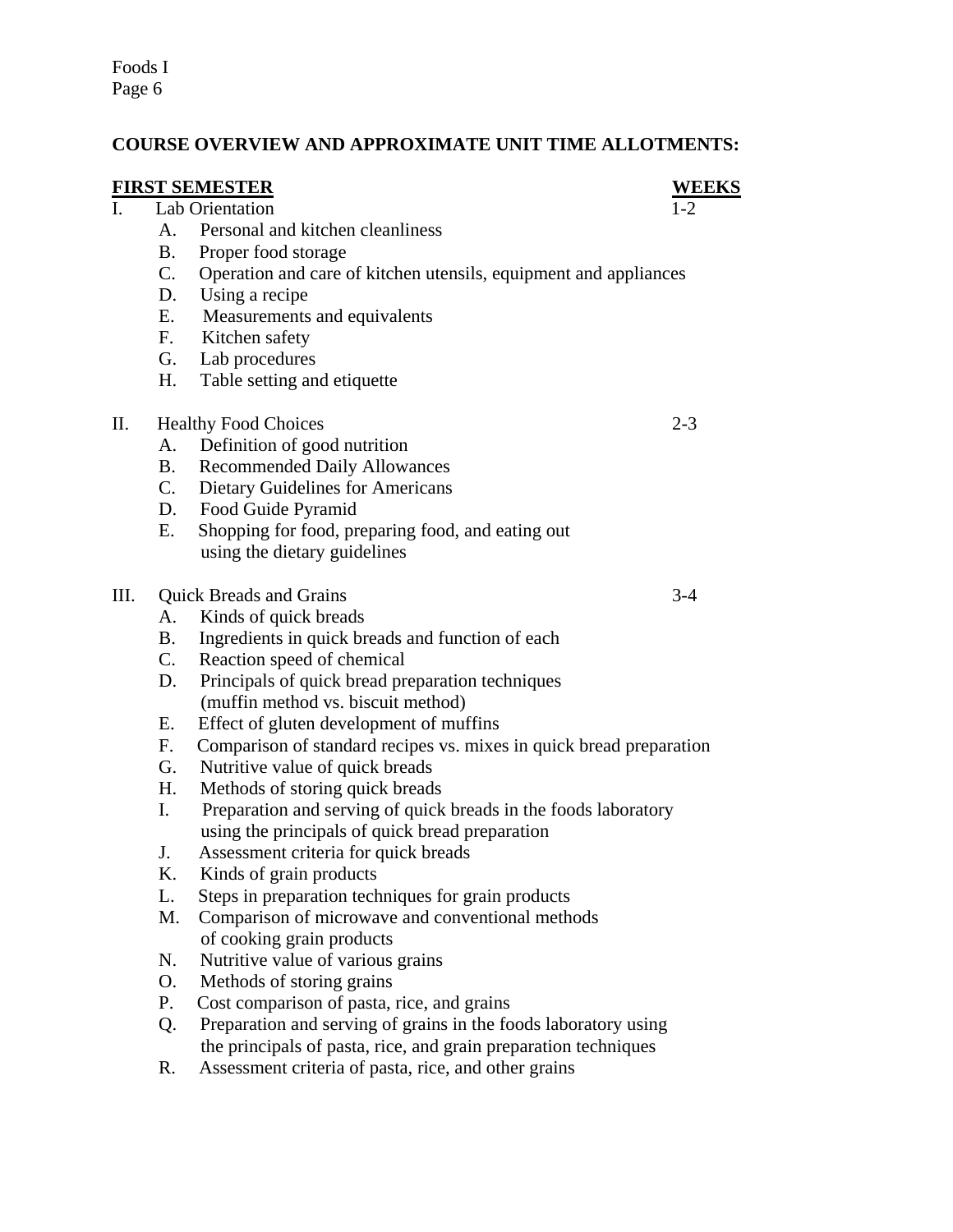- IV. Vegetables 1-2
	- A. Vegetable classification
	- B. Selecting and buying vegetables
	- C. Storing vegetables
	- D. Nutritive value of vegetables
	- E. Principles of preparing vegetables
	- F. Compare conventional vs. microwave cooking time of vegetables
	- G. Effect of piece sizes on cooking time
	- H. Preparation and serving of examples of vegetable in the foods laboratory using the principals of vegetable preparation methods
	- I. Cost comparison of fresh produce of convenience items
	- J. Assessment criteria for vegetables
- V. Salads 1-2
	- A. Types of salads
	- B. Uses of salads in mail planning
	- C. Principles of selecting and buying salad ingredients
	- D. Nutritive value of salads
	- E. Handling and storage methods of salad ingredients
	- F. Process of osmosis and capillary action
	- G. Preparation and serving of salads and salad dressings in the foods laboratory using the principles of salad preparation techniques
	- H. Compare cost of conventional salad ingredients and salad dressing to convenience salads and salad dressing
	- I. Assessment criteria for salads and salad dressing
- VI. Pastries 1-2
	- A. Kinds of pastry
	- B. Ingredients in pastry and function of each
	- C. Effects of using various fats in pastry
	- D. Principles of pastry preparation techniques (methods)
	- E. Preparation techniques of a one-crust pie
	- F. Methods of decorating pie crust edges
	- G. Cost comparison of standard piecrust to convenience pastry laboratory
	- H. Methods of preparing filling
	- I. Comparison of nutritive value of pastry
	- J. Preparation and serving of pastries in the foods laboratory Using the principles of pastry preparation
	- K. Methods for storing pies
	- L. Assessment criteria for pies and pastry
- VII. Shopping for Food 1-2
	- A. Types of stores that sell food
	- B. Using a shopping list

**WEEKS**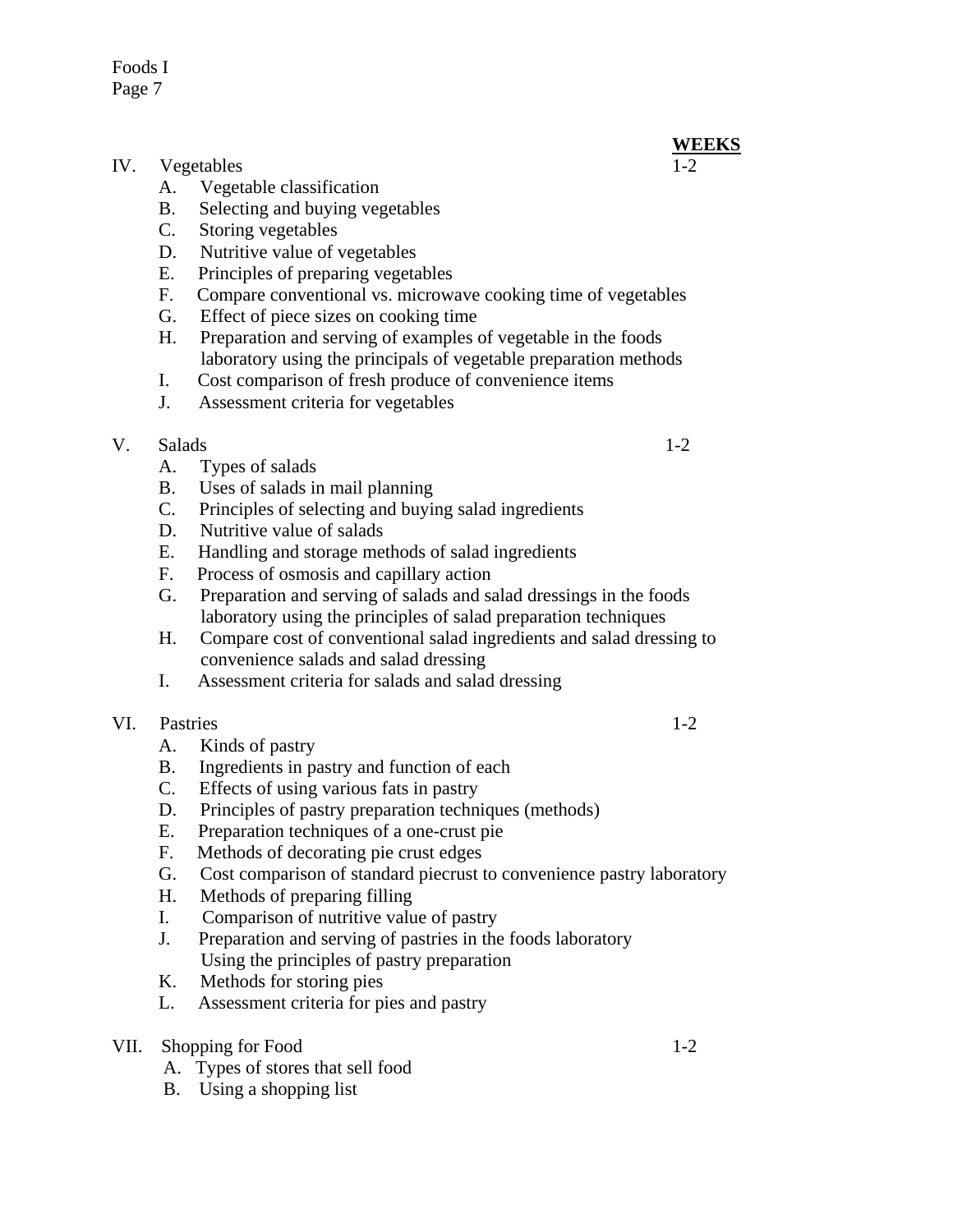- C. Comparing costs of brands, sizes, and forms
- D. Compare quality of homemade, generic, store brand, and name brand products
- E. Food labeling
- F. Universal Product Code
- G. Open dating
- H. Unit pricing

## **SECOND SEMESTER**

#### VIII. Yeast Breads 2-3

- A. Types of yeast products
- B. Mixing methods of yeast products
- C. Proper sequence of yeast product preparation techniques
- D. Effects of sugar and salt on yeast growth
- E. Effects of kneading on the development of gluten
- F. Cost comparison of standard yeast products to already prepared and partially prepared products
- G. Nutritive value of yeast products
- H. Preparation and serving of yeast bread products in the foods laboratory using the principles for yeast bread preparation techniques
- I. Methods of storing yeast bread products
- J. Assessments criteria for yeast bread products

### IV. Eggs, Milk, cheese 2-3

- A. Kinds of egg, milk, and cheese products
- B. Principles of selecting and buying eggs, milk, cheese
- C. Safety and sanitation procedures in handling and storing of eggs, milk, and, cheese
- D. Preparation techniques for eggs, milk, and cheese
- E. Separate invisible fat from cream by agitation and coalescence
- F. Effect of acid on protein
- G. Effect of cooking time on the coagulation of protein
- H. Effects of added ingredients on egg white foams
- I. Serving techniques of eggs, milk, and cheese
- J. Nutritional value of eggs, milk, and cheese to other protein rich foods
- K. Preparation and servings of eggs, milk, and cheese in the foods laboratory using the principles of eggs, milk, and cheese preparation techniques
- L. Assessment criteria for eggs, milk, and cheese

#### X. Fruits 1-2

- A. Fruit classification
- B. Principles of selecting, buying, and storing fruits
- C. Nutritive value of fruits

**WEEKS**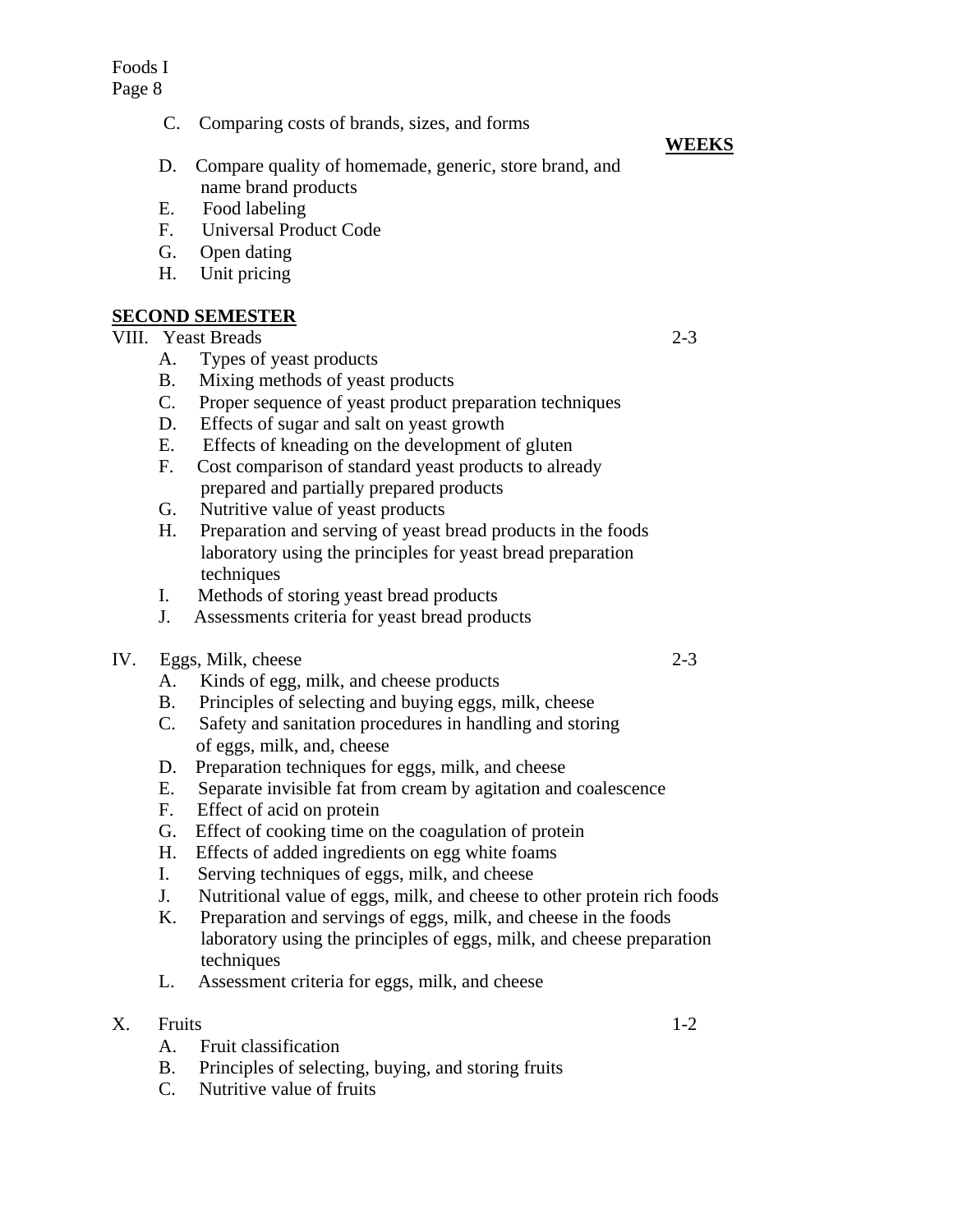D. Food science principles of cooking fruits

#### **WEEKS**

- E. Preparation and serving of examples of fruits in the foods laboratory using the principles for fruit preparation methods
- F. Cost comparisons of fresh products to convenience items
- G. Assessment criteria for fruits
- H. Enzymatic browning of fruit

#### XI. Cookies and Desserts 1-2

- A. Six basic types of cookies
- B. Ingredients used I cookies and function of each
- C. Principles of cookie preparation techniques
- D. Cost comparison of conventional cookie recipe to convenience cookie products
- E. Comparison of nutritive value and caloric content of cookies
- F. Ways various types of cookies may be served in meal planning
- G. Preparation and serving of cookies in the foods laboratory using the principles of cookie making
- H. Methods of storing cookies
- I. Moisture absorption of cookies
- J. Assessment criteria for cookies
- K. Kinds of desserts
- L. Ingredients in desserts
- M. Gelatin as a stabilizing agent in dessert
- N. Principles of dessert making techniques
- O. Cost comparison of conventional dessert recipes to convenience dessert products
- P. Comparison of nutritive value and caloric content of desserts
- Q. Ways desserts may be served of nutritive value
- R. Preparation and serving of dessert in the foods laboratory using the principles of dessert preparation techniques
- S. Methods of storing desserts
- T. Assessment criteria for desserts

### XII. Beef, Stocks, Soups 3-4

- A. Beef cuts
- B. Principles for buying beef
- C. Safety and sanitation procedures in handling beef
- D. Preparation techniques/methods for preparing beef
- E. Tenderizing meat
- F. Serving techniques
- G. Nutritive value of beef to other protein rich foods
- H. Assessment criteria for beef
- I. Preparation techniques for stock soups
- J. Soup making techniques